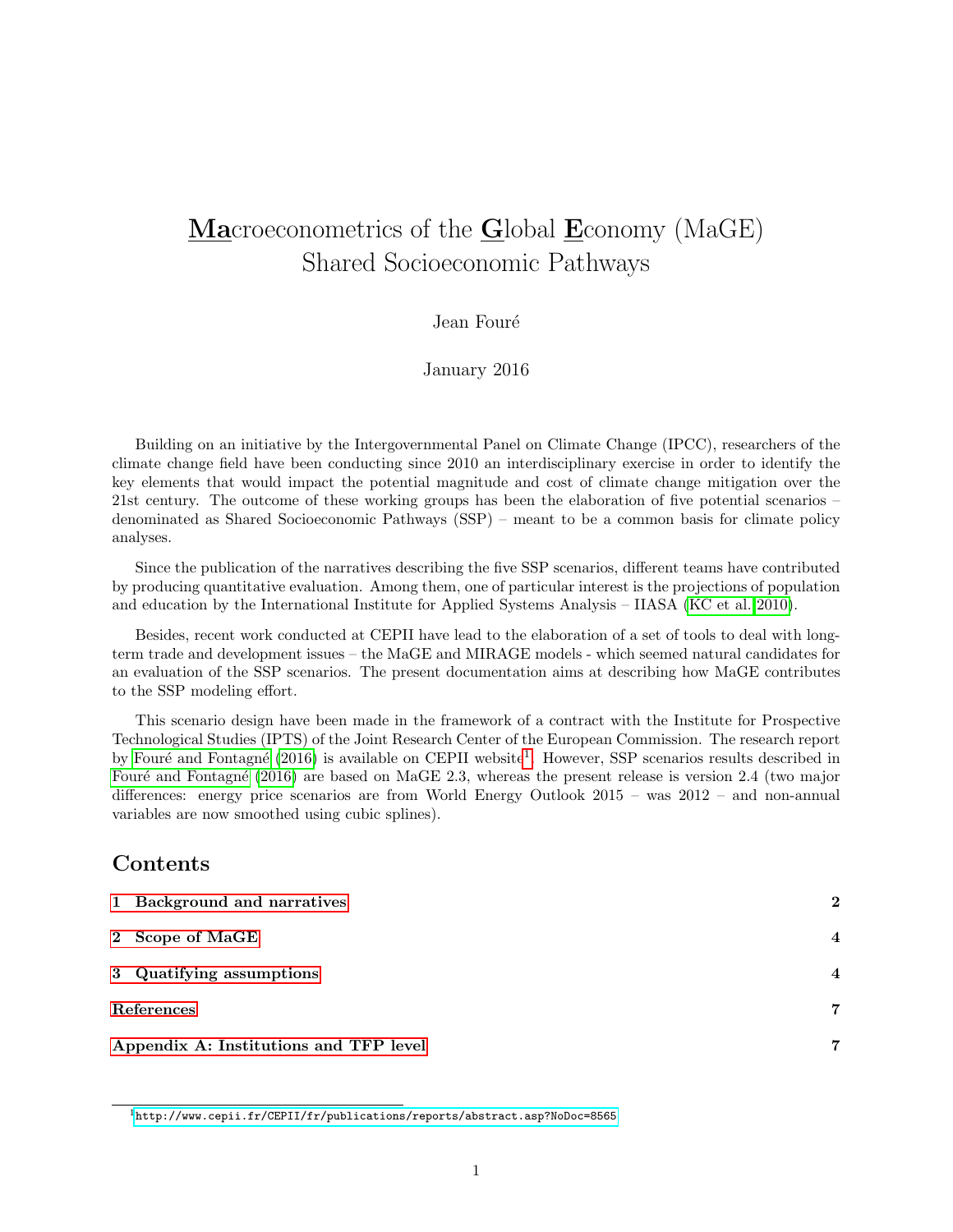## <span id="page-1-0"></span>1 Background and narratives

Following the initiative by the International Panel on Climate Change (IPCC), launched in 2007, researchers from various fields have gathered to elaborate five scenarios representing the potential contexts in which the world could have to deal with climate change and CO2 mitigation. The outcome of these meetings is summarized in [O'Neill et al.](#page-6-4) [\(2012\)](#page-6-4), on which we will build our own interpretation of the narratives provided.

<span id="page-1-1"></span>The 5 scenarios are articulated around two base directions: the socio-economic challenges for mitigation, and the socio-economic challenges for adaptation. Each of the scenarios includes a different mix of these challenges, as summarized in Figure [1.](#page-1-1)



Figure 1: Graphical representation of the five SSP scenarios

Source: [O'Neill et al.](#page-6-4) [\(2012\)](#page-6-4)

The following paragraphs describe in more detail the 5 scenarios. These descriptions are taken from [O'Neill et al.](#page-6-4) [\(2012\)](#page-6-4).

SSP1 – Sustainability This is a world making relatively good progress towards sustainability, with sustained efforts to achieve development goals, while reducing resource intensity and fossil fuel dependency. Elements contributing to this are: a rapid development of low-income countries, a reduction of inequality (globally and within economies), a rapid technology development, and a high level of awareness regarding environmental degradation. Rapid economic growth in low-income countries reduces the number of people below the poverty line. The world is characterized by an open, globalized economy, with relatively rapid technological change directed toward environmentally friendly processes, including clean energy technologies and yield-enhancing technologies for land. Consumption is oriented towards low material growth and energy intensity, with a relatively low level of consumption of animal products. Investments in high levels of education coincide with low population growth. Concurrently, governance and institutions facilitate achieving development goals and problem solving. The Millennium Development Goals are achieved within the next decade or two, resulting in educated populations with access to safe water, improved sanitation and medical care. Other factors that reduce vulnerability to climate and other global changes include, for example, the successful implementation of stringent policies to control air pollutants and rapid shifts toward universal access to clean and modern energy in the developing world.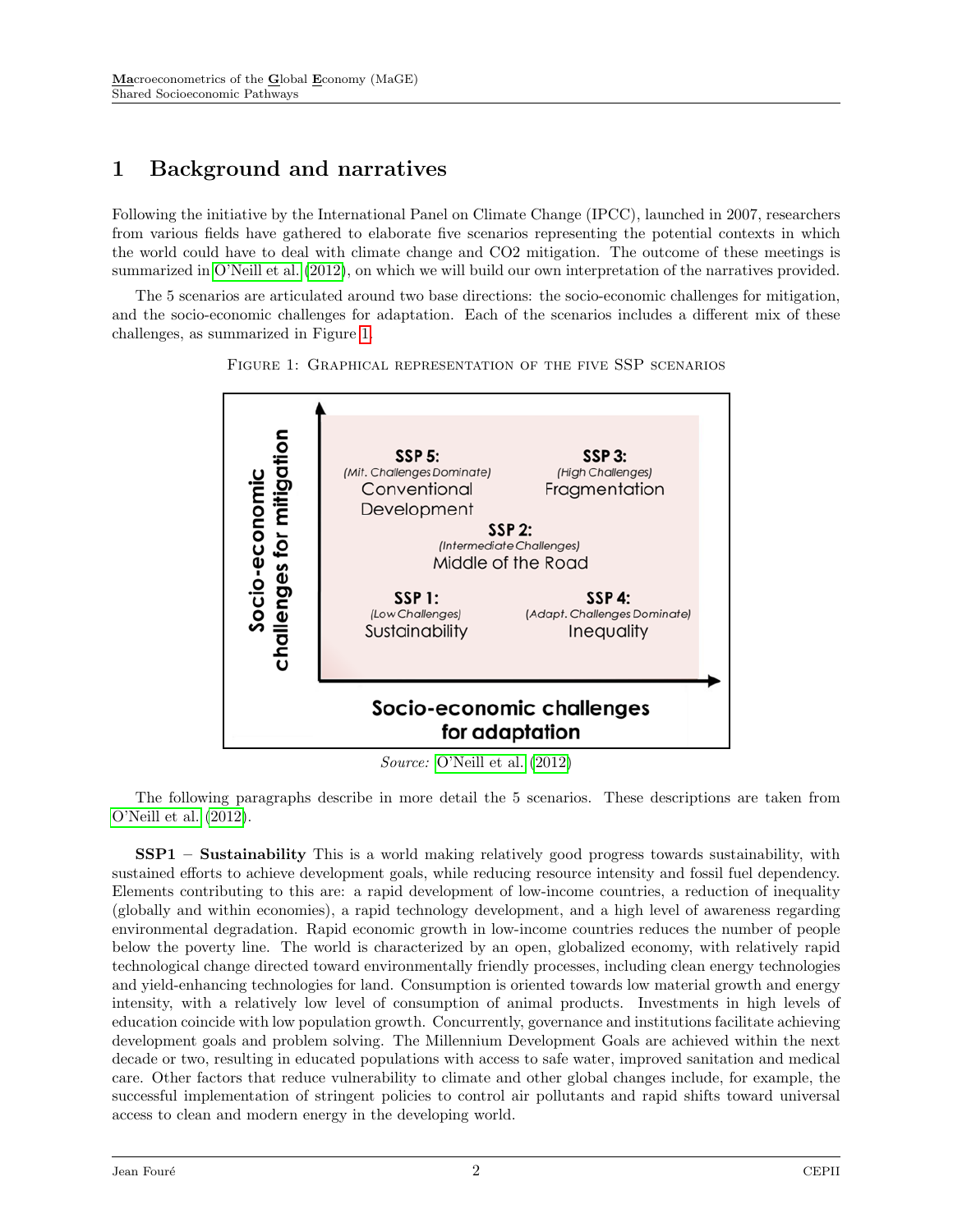SSP2 – Middle of the Road In this world, trends typical of recent decades continue, with some progress towards achieving development goals, reductions in resource and energy intensity at historic rates, and slowly decreasing fossil fuel dependency. Development of low-income countries proceeds unevenly, with some countries making relatively good progress while others are left behind. Most economies are politically stable with partially functioning and globally connected markets. A limited number of comparatively weak global institutions exist. Per-capita income levels grow at a medium pace on the global average, with slowly converging income levels between developing and industrialized countries. Intra-regional income distributions improve slightly with increasing national income, but disparities remain high in some regions. Educational investments are not high enough to rapidly slow population growth, particularly in low-income countries. Achievement of the Millennium Development Goals is delayed by several decades, leaving populations without access to safe water, improved sanitation, and medical care. Similarly, there is only intermediate success in addressing air pollution or improving energy access for the poor as well as other factors that reduce vulnerability to climate and other global changes.

SSP3 – Fragmentation The world is separated into regions characterized by extreme poverty, pockets of moderate wealth and a bulk of countries that struggle to maintain living standards for a strongly growing population. Regional blocks of countries have re-emerged with little coordination between them. This is a world failing to achieve global development goals, and with little progress in reducing resource intensity, fossil fuel dependency, or addressing local environmental concerns such as air pollution. Countries focus on achieving energy and food security goals within their own region. The world has de-globalized, and international trade, including energy resource and agricultural markets, is severely restricted. Little international cooperation and low investments in technology development and education slow down economic growth in high-, middle-, and low-income regions. Population growth in this scenario is high as a result of the education and economic trends. Growth in urban areas in low-income countries is often in unplanned settlements. Unmitigated emissions are relatively high, driven by high population growth, use of local energy resources and slow technological change in the energy sector. Governance and institutions show weakness and a lack of cooperation and consensus; effective leadership and capacities for problem solving are lacking. Investments in human capital are low and inequality is high. A regionalized world leads to reduced trade flows, and institutional development is unfavorable, leaving large numbers of people vulnerable to climate change and many parts of the world with low adaptive capacity. Policies are oriented towards security.

SSP4 – Inequality This pathway envisions a highly unequal world both within and across countries. A relatively small, rich global elite is responsible for much of the emissions, while a larger, poorer group contributes little to emissions and is vulnerable to impacts of climate change, in industrialized as well as in developing countries. In this world, global energy corporations use investments in R&D as hedging strategy against potential resource scarcity or climate policy, developing (and applying) low-cost alternative technologies. Mitigation challenges are therefore low due to some combination of low reference emissions and/or high latent capacity to mitigate. Governance and globalization are effective for and controlled by the elite, but are ineffective for most of the population. Challenges to adaptation are high due to relatively low income and low human capital among the poorer population, and ineffective institutions.

SSP5 - Conventional Development This world stresses conventional development oriented toward economic growth as the solution to social and economic problems through the pursuit of enlightened self interest. The preference for rapid conventional development leads to an energy system dominated by fossil fuels, resulting in high GHG emissions and challenges to mitigation. Lower socio-environmental challenges to adaptation result from attainment of human development goals, robust economic growth, highly engineered infrastructure with redundancy to minimize disruptions from extreme events, and highly managed ecosystems.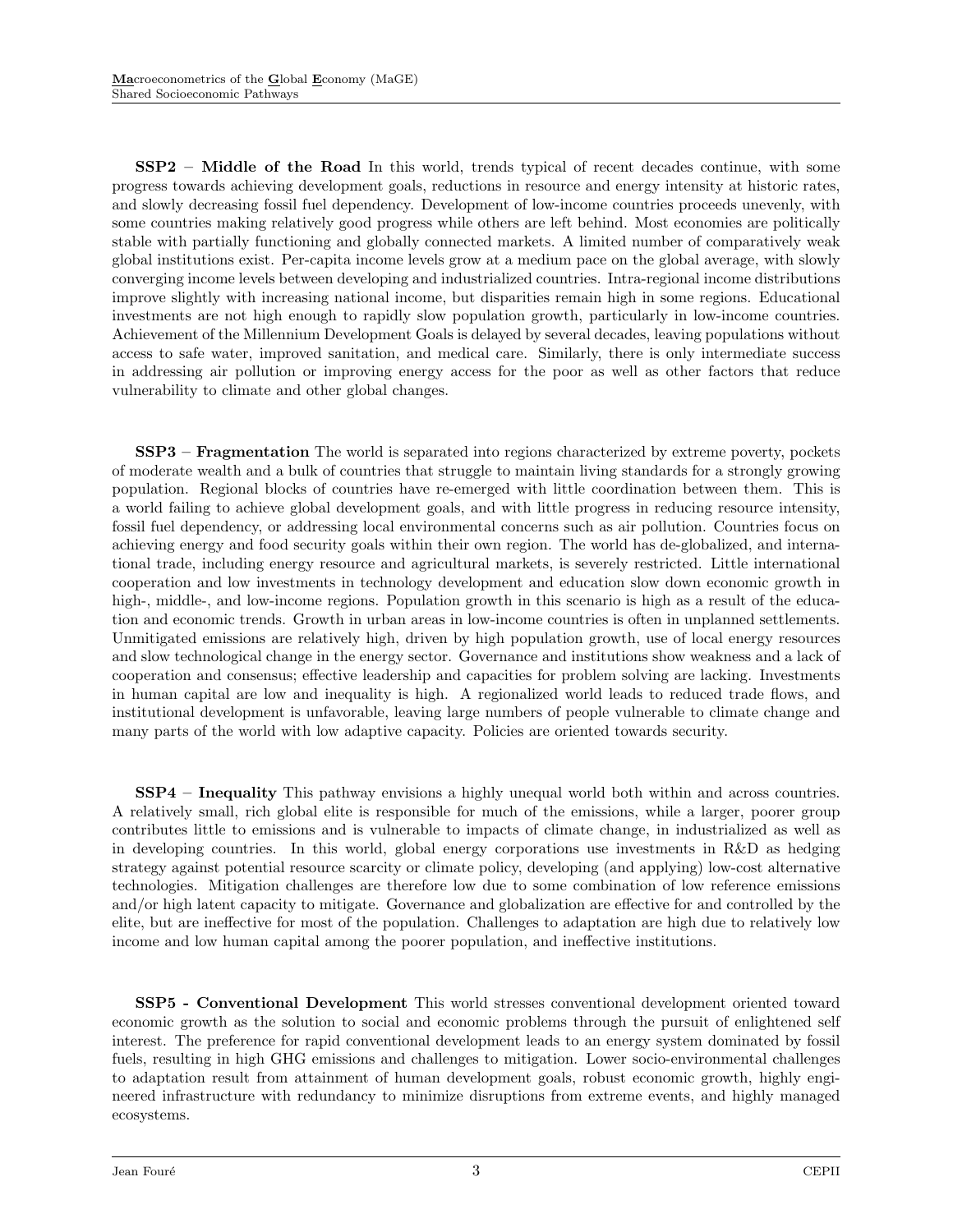### <span id="page-3-0"></span>2 Scope of MaGE

Of course, the complexity of these narratives cannot be perfectly represented in a macroeconomic model. Our set of tools can however build much differentiated scenarios upon these narratives. The first step in our interpreting the SSP narrative is identifying the scope of the mentioned variables, and the way it can enter in our model.

Building on the appendices from [O'Neill et al.](#page-6-4) [\(2012\)](#page-6-4), we separate the different variables between (i) those on which we can build exogenous scenarios in MaGE, (ii) those that are in fact outcomes of the model and (iii) the variables that are out of the scope of MaGE. The two first categories are presented in Table [1.](#page-3-2)

<span id="page-3-2"></span>

| <b>Topic</b>                    | MaGE scenario       | Outcome                   |  |
|---------------------------------|---------------------|---------------------------|--|
| Demographics                    | Fertility           | Population growth         |  |
|                                 | Mortality           |                           |  |
|                                 | Migration           |                           |  |
|                                 | Education           |                           |  |
| Economy                         |                     | Growth                    |  |
|                                 |                     | Across-regions inequality |  |
| Policies and institutions       | Institutions        |                           |  |
| <b>Technology</b>               | Techno. development | Techno. transfers         |  |
|                                 | Energy intensity    |                           |  |
| Environment & Natural resources | Fossil constraints  |                           |  |

Table 1: From SSP narratives to MaGE scenarios

Along with these scenarios that we implement, some elements of the narratives cannot be included in our model. These are<sup>[2](#page-3-3)</sup> urbanization, within-country inequality, international cooperation, environmental policy, energy technology change (towards renewable energy), land use, sector structure<sup>\*</sup>, international trade<sup>\*</sup>, agricultural productivity<sup>∗</sup> and consumption structure<sup>∗</sup> .

### <span id="page-3-1"></span>3 Quatifying assumptions

We develop several strategies, depending on the issue, in order to best represent our understanding of the SSP narratives and use all the capabilities of our model.

Demographics and education Our approach regarding demographics is hybrid, since all the dimensions cannot be directly encompassed using MaGE. Furthermore, other institutions have published detailed demographic scenarios, in particular the IIASA. These IIASA scenarios already include variation in mortality, fertility and migration, whereas MaGE can only deal with some migrations flows. We therefore chose to rely on IIASA projections for population.

Regarding education, two options were available: use IIASA projections or develop scenarios directly in MaGE. On the one hand, MaGE projections would have been more flexible, but on the other hand, IIASA include the impact of education on fertility. We then chose IIASA projections to keep a maximum consistency.

<span id="page-3-3"></span> $2A^*$  denotes variables that can be handled with MIRAGE, see Fouré and Fontagné [\(2016\)](#page-6-1)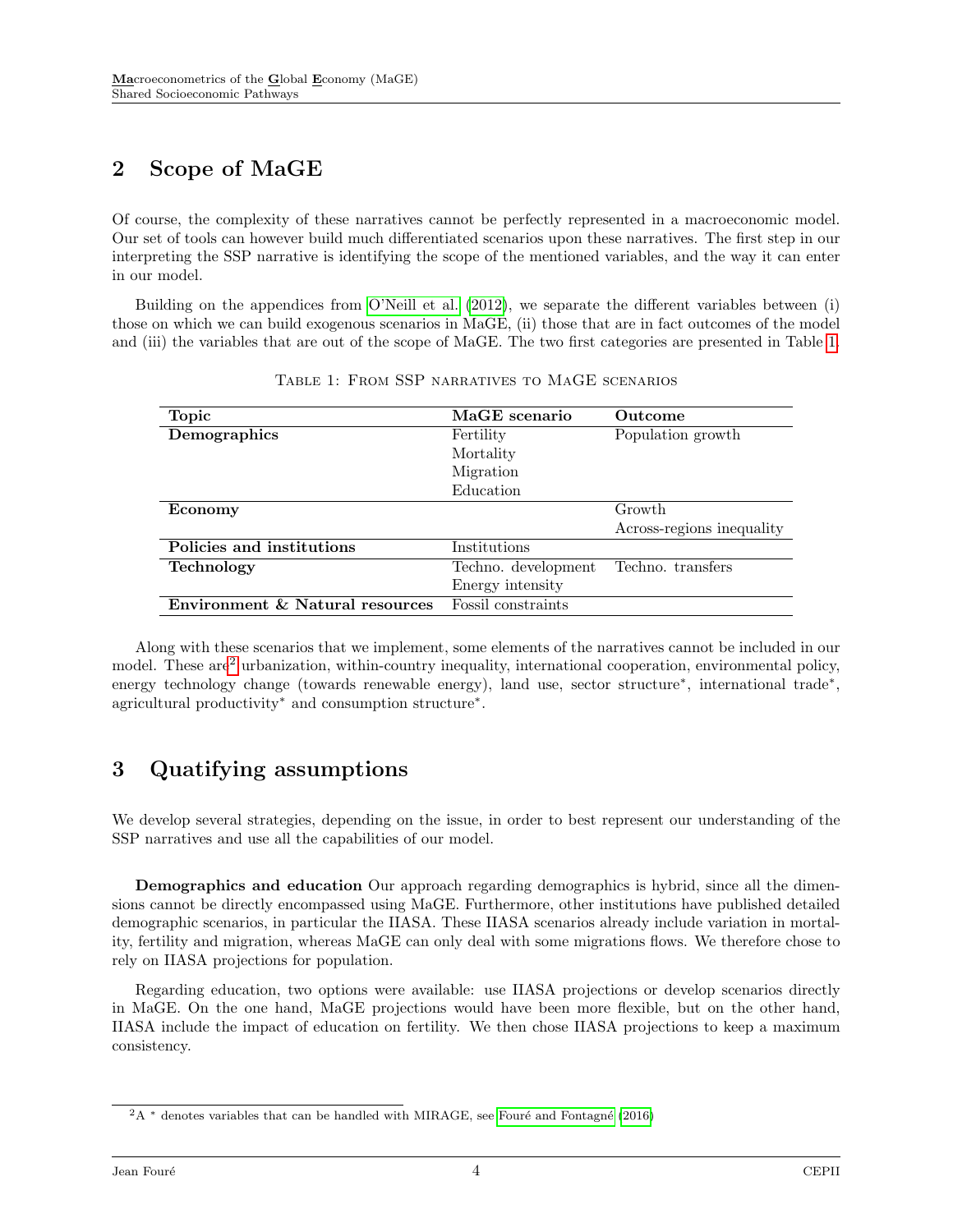Finally, total population has to be converted into active population. On this matter, MaGE provides the best framework by including variation in female participation to the labor force due to increases in education level.

Institutions The economic literature has studied institutions and their impact for long. For instance, [Aron](#page-6-5) [\(2000\)](#page-6-5) documents that institutions interfere in the accumulation of all production factors, and in particular by productivity improvements – both regarding innovation and catch-up to the technological frontier – and in capital accumulation. Quite often, as the author suggests, institutions are limited to productivity improvements, neglecting all other aspects. We will try to depart from this common assumption.

Although not explicitly specified, institutions differentials appear in MaGE in two ways. First of all, they are embodied in the fixed effects that are estimated in our econometric relationships (TFP, savings rate, female participation to the labor force and savings-investment relation). Second, institutions also appear in the Feldstein-Horioka relation, because we conduct two separate estimations on two different country groups (OECD countries vs. non-OECD countries). As a consequence, the estimated coefficients embody institutional differences between OECD members and other countries. Scenarios of institutional convergence can then be derived from these two ways.

However, quantifying the magnitude of the impact of institutions on our variables of interest is subject to judgment: to our knowledge the literature has not investigated the quantitative impact of institutions on other variables than TFP. Therefore, productivity improvements due to improvements in institutions efficiency will be derived from estimates from the literature – as described below – while we will have a simple normative definition of efficient institutions regarding other variables (savings rate, female participation and savings-investment relationship).

The link between productivity improvements and institutional environment has been quantified by [Chanda and Dalgaard](#page-6-6) [\(2008\)](#page-6-6). The impact of institutions – measured by the Governement Anti-Diversionary Policy (GADP) index – on the level of TFP is tackled using several estimation strategies (Ordinary Least Squares – OLS – and 2-Stage Least Squares – 2SLS – with instrumental variables). Endogeneity issues were finally not convincingly addressed and the results provide only orders of magnitude of the actual impact of institutions on TFP. Appendix A details how we converted these estimated coefficients into TFP level scenarios.

Regarding other relations that are impacted by institutional convergence, we will arbitrarily consider then institutions in OECD countries are more efficient than in non-OECD countries, and as a consequence, convergence towards more efficient institutions will only impact non-OECD countries, making them converge by 2100 to the average OECD institutions (both the fixed effects and other estimated coefficients converge).

Technology First of all, SSP narratives include scenarios on the technological frontier. This TFP frontier is present in MaGE, and is represented by the TFP level of Ireland and Denmark (these two countries share the leadership over our estimation period). Other countries converge towards the technological frontier conditionally on their education level. In projection, the baseline assumption in MaGE is that the TFP frontier continues to grow at its 1995-2008 average pace (around 1.5% annual growth). The amount of additional TFP for leader countries in SSP scenarios is however not easily determined, so we will consider scenarios where the TFP leader level of TFP growth is  $+/-50\%$  of the baseline growth rate. The second issue about technology scenarios is energy productivity. We will consider a 50% increase in energy productivity by 2100.

Fossil constraints Fossil constraints in MaGE are materialized by oil price, whose trajectory binds the amount of energy use given the current level of energy-specific productivity. In MIRAGE, we can further differentiate the type of energy, and consider different prices for coal, oil and gas. The central scenario in both models corresponds to the medium projections of the International Energy Agency (IEA), taken from the World Energy Outlook [\(IEA 2012\)](#page-6-7). Accordingly, high and low fossil resource prices scenarios will be derived from their counterparts in IEA projections.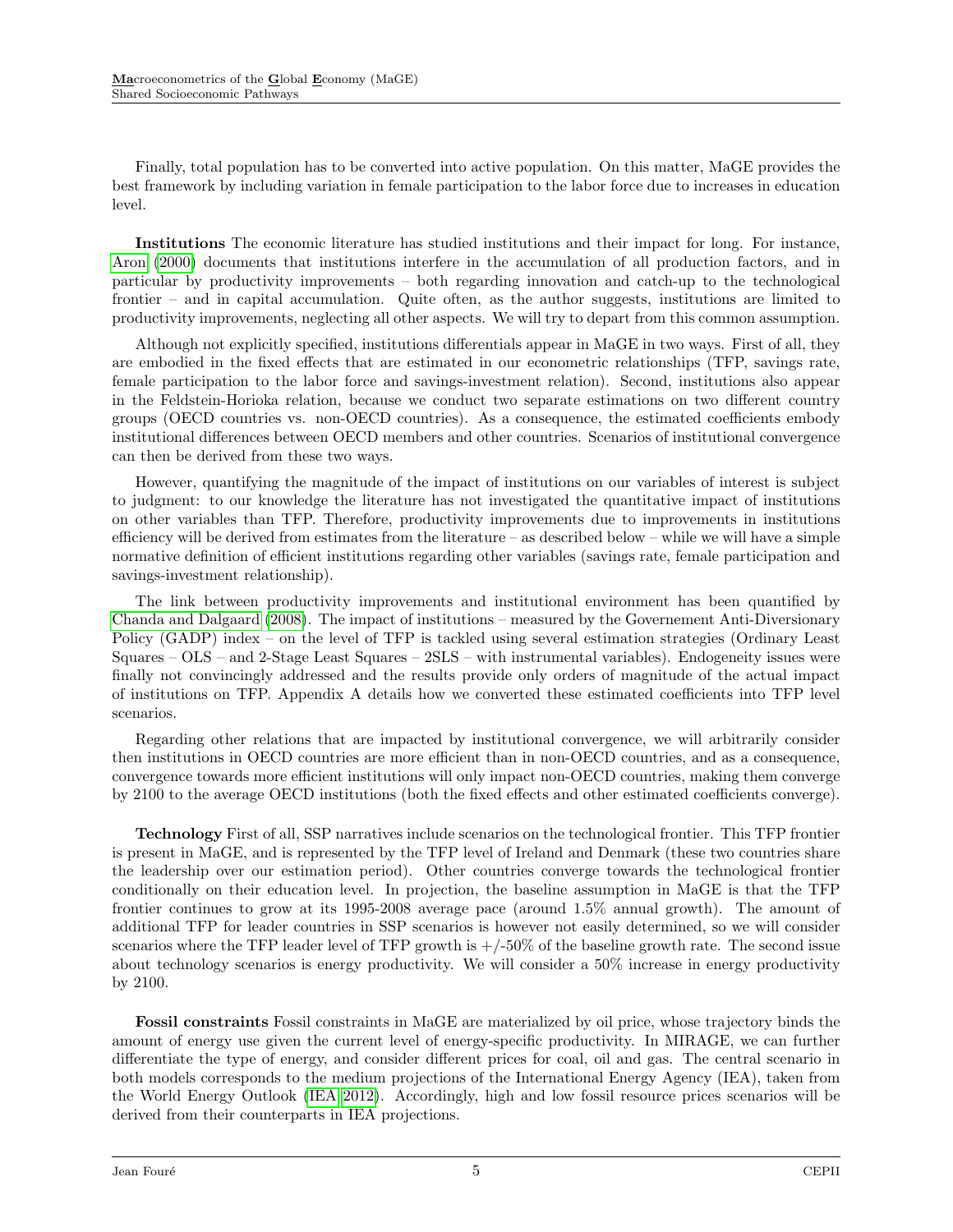Summary Table [2](#page-5-0) summarizes the assumptions made to represent at best the five SSP narrative scenarios.

<span id="page-5-0"></span>

|                        | SSP <sub>1</sub><br>Sustainability | SSP <sub>2</sub><br>Middle of the<br>Road | SSP <sub>3</sub><br>Fragmentation | SSP <sub>4</sub><br>Inequality                   | SSP <sub>5</sub><br>Conventional                             |
|------------------------|------------------------------------|-------------------------------------------|-----------------------------------|--------------------------------------------------|--------------------------------------------------------------|
| Population             |                                    |                                           | Provided by IIASA                 |                                                  |                                                              |
| Education              |                                    |                                           | Provided by IIASA                 |                                                  |                                                              |
| Institutions           |                                    |                                           | $-30\%$ TFP                       | OECD: $+50\%$<br>TFP;<br>$Non-OECD$ :<br>$-30\%$ | $+50\%$ TFP ;<br>Non-OECD:<br>convergence of<br>FE and coef. |
| TFP frontier           | $+50\%$ frontier<br>growth         |                                           | $-50\%$ frontier<br>growth        | $+50\%$ frontier<br>growth                       | $+50\%$ frontier<br>growth                                   |
| Energy productivity    | $\overbrace{\phantom{12322111}}$   |                                           |                                   |                                                  | $+50\%$ energy<br>productivity                               |
| Fossil resource prices |                                    |                                           |                                   | High energy<br>price                             | Low energy<br>price                                          |

#### Table 2: MaGE scenario assumption